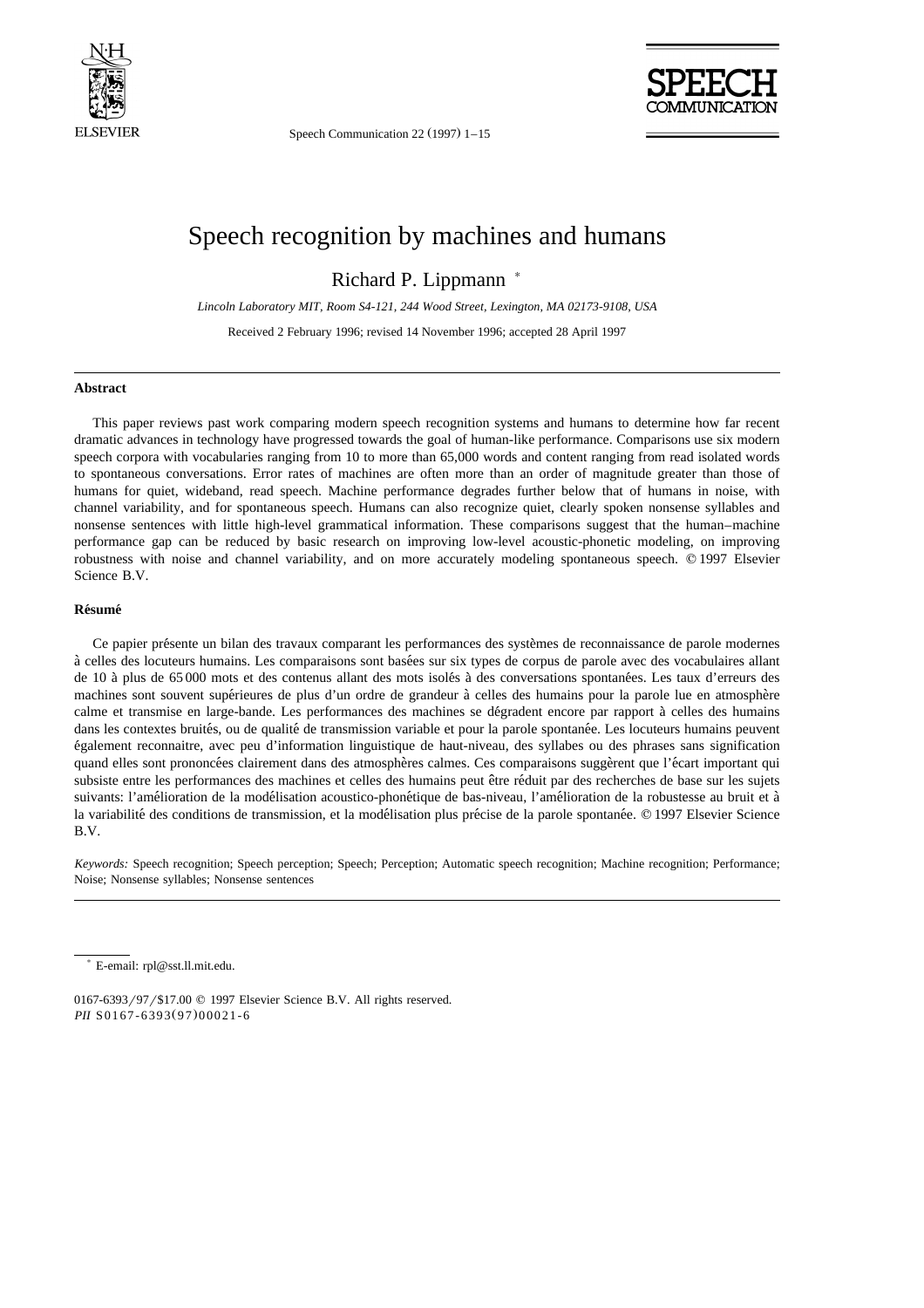# **1. Introduction**

Dramatic advances have been made in speech recognition technology over the past few years. Vocabulary sizes now exceed 65,000 words and fast decoding algorithms allow continuous-speech recognition systems to provide near real-time response. Despite these advances, commercial recognizers have been successful only in a few constrained application areas. Many researchers believe that recognizers will enjoy widespread use and become commonplace only if their performance approaches that of humans under everyday listening environments. This paper measures how far research has progressed towards this goal. Results from scattered studies which have compared human and machine speech recognition on similar tasks are summarized to determine how much speech recognizers must improve to match human performance. Speech corpora used in these comparisons do not represent everyday listening conditions, but they span a continuum ranging from quiet read isolated words, to noisy read sentences, to spontaneous telephone speech. Results clearly demonstrate that modern speech recognizers still perform much worse than humans, both with wideband speech read in quiet, and with band-limited or noisy spontaneous speech.

Results comparing humans to machines are presented with four important goals. These are to motivate research in directions that will decrease the human–machine performance gap, to promote further human–machine comparisons, to promote further experimental work with human listeners to understand how humans adapt to talker and environmental variability, and to encourage a multi-disciplinary dialog between machine recognition and speech perception researchers. In the remainder of this paper, Section 2 describes six modern speech corpora used to evaluate machine recognizers, Section 3 discusses some important issues involved in comparing human and machine performance, Section 4 presents human and machine error rates for the six corpora, and Section 5 presents a summary and discussion.

# **2. Talker-independent speech recognition corpora**

The six speech corpora shown in Fig. 1 were created to develop and evaluate machine speech

recognizers. Human and machine performance can be compared using the many machine results obtained using these corpora and human recognition studies obtained with these or similar speech materials. These corpora span a wide range of difficulty and represent many different potential applications of speech recognition technology. All are designed to test talker-independent recognition of speech from talkers not used for training. Materials were recorded by prompting talkers to produce words in isolation, by having talkers read carefully prepared sentences, and also by recording extemporaneous telephone conversations on various topics including ''credit cards''. Vocabulary sizes range from 10 to 5,000 words for the smaller corpora. Recent tests using the North American Business News (NAB) and the Switchboard corpus use an unlimited vocabulary size and often employ machine recognizers with vocabularies that exceed  $65,000$  words (e.g. Woodland et al., 1996). In these tests, out-of-vocabulary errors are introduced by the small numbers of test words that are not contained in the vocabularies of machine recognizers.

Most corpora focus on a dictation task where the goal is to identify all spoken words. Word error rates reported for these corpora treat substitutions, deletions, and word insertions as errors. The Switchboard corpus, however, was used both for dictation and also to determine the ability of machine wordspotters to detect 20 common words in conversational telephone speech. Wordspotters are used for computer and telephone interfaces with untrained users because they do not rely on strong grammars to pro-



Fig. 1. Six speech recognition corpora used to compare humans and machines have vocabularies ranging from 10 to more than 65,000 words and contain both spontaneous conversations and read isolated words or sentences.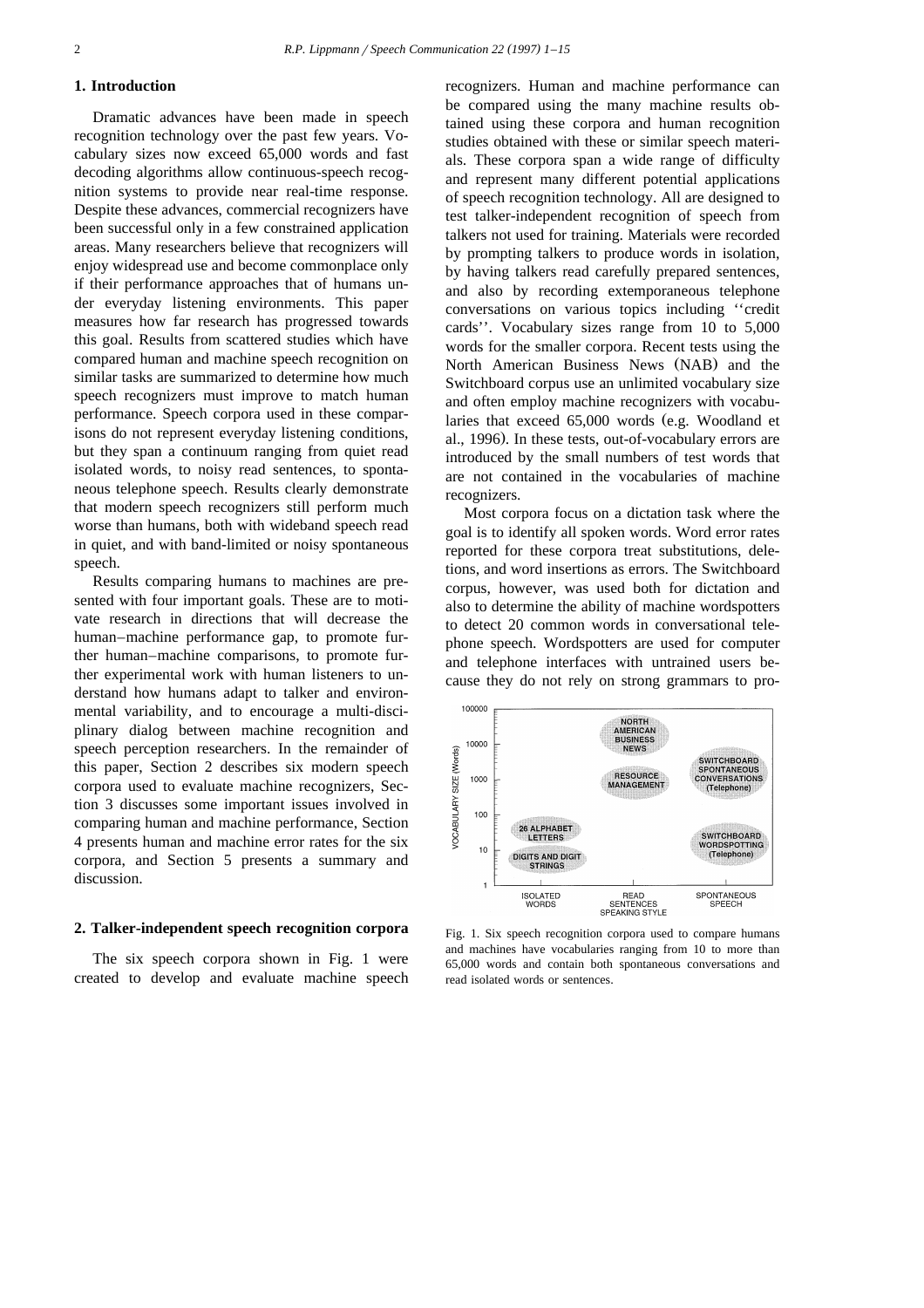vide good performance. The performance metric used for wordspotting is the average detection rate, or the percentage of true keyword occurrences that are detected. The ''miss'' rate is 100 minus the detection rate. The detection rate is averaged over wordspotter systems adjusted to provide false alarm rates ranging from 1 to 10 false alarms per keyword per hour of conversational speech.

Characteristics of the six speech corpora are provided in Table 1. Data in Table 1 refer either to the total amount of spoken speech data contained in each corpus (TI Digits, Alphabet Letters, Switchboard) or to the amount of speech data available for training (all other corpora). Ranges are provided in columns three through five for the NAB and Switchboard corpora because these corpora have grown in size over the years. Early smaller versions were used for initial tests, and larger versions are being used for more recent evaluations. The column labeled ''perplexity'' is provided because perplexity is a much better predictor of recognition difficulty than vocabulary size. This statistical measure can be thought of as the average number of alternative words which the recognizer must choose between or the ''branching factor'' of the language model used by machine recognizers (e.g. Jelinek, 1985). For all machine recognizers, perplexity is determined both by the language model and the materials used for testing. The value of perplexity is 10 for digit recognizers which treat each digit as equally likely, independent of the surrounding digits. Perplexity increases to values ranging from 45 to 160 for read sentences from business publications and spontaneous speech. The maximum perplexity of 1,000 is obtained by recognizers for the 1,000-word Resource Management task when each word is treated as equally likely. High-performance continuous-speech recognizers for the NAB and Switchboard corpora often use trigram language models which estimate probabilities of the next word in a sequence using the identity of only the two previous words (e.g. Jelinek, 1985). Free parameters in trigram grammar models can be estimated using textual materials containing more than 300 million words of text that are now provided along with the speech materials in the NAB corpus (Stern, 1996).

These corpora include a wide range of speech materials. The TI-digits corpus (Leonard, 1984) contains isolated digits and two-to-seven digit sequences. The alphabet letters corpus (Cole et al., 1990) contains isolated spoken letters which could be used to spell a person's name. The Resource Management corpus (Price et al., 1988) contains highly constrained sentences that can be used to query a naval data base. Two sample sentences are '' *Are there fourteen ships at sea*'' and ''*List all cruisers and their fleet identifications*''. The NAB corpus originally contained only sentences selected from articles in the *Wall Street Journal* (Paul and Baker, 1992). In recent years it has been expanded to contain sentences from other business publications (Kubala, 1995; Stern, 1996). Two sample sentences are ''*For the first time in years the Republicans also captured both houses of Congress*'' and ''*Terms weren't disclosed, but industry sources said the price was about \$2.5 million*''.

The NIST Switchboard corpus (Godfrey et al., 1992; LDC, 1995) has been used both for wordspot-

Table 1

Characteristics of six talker-independent speech recognition corpora

| Corpus                                       | Description                            | <b>Numbers</b><br>of talkers | Vocabulary<br>size     | Number of<br>utterances      | Total<br>duration | Recognition<br>perplexity |
|----------------------------------------------|----------------------------------------|------------------------------|------------------------|------------------------------|-------------------|---------------------------|
| TI digits                                    | Read digits                            | 326                          | 10                     | 25,102                       | 4 hrs             | 10                        |
| Alphabet letters                             | Read alphabet letters                  | 150                          | 26                     | 7.800                        | 1 hr              | 26                        |
| <b>Resource Management</b>                   | Read sentences                         | 109                          | 1.000                  | 4.000                        | 4 hrs             | $60 - 1,000$              |
| North American Business<br>News (NAB)        | Read sentences                         | $84 - 284$                   | $5.000 -$<br>Unlimited | 7,200-37,200                 | $12 - 62$ hrs     | $45 - 160$                |
| Switchboard continuous<br>speech recognition | Spontaneous telephone<br>conversations | $70 - 543$                   | $2.000 -$<br>Unlimited | $35 - 2400$<br>conversations | $2 - 240$ hrs     | $80 - 150$                |
| Switchboard wordspotting                     | Spontaneous telephone<br>conversations | 70                           | 20 keywords            | 2,000 keyword<br>occurrences | 2 hrs             |                           |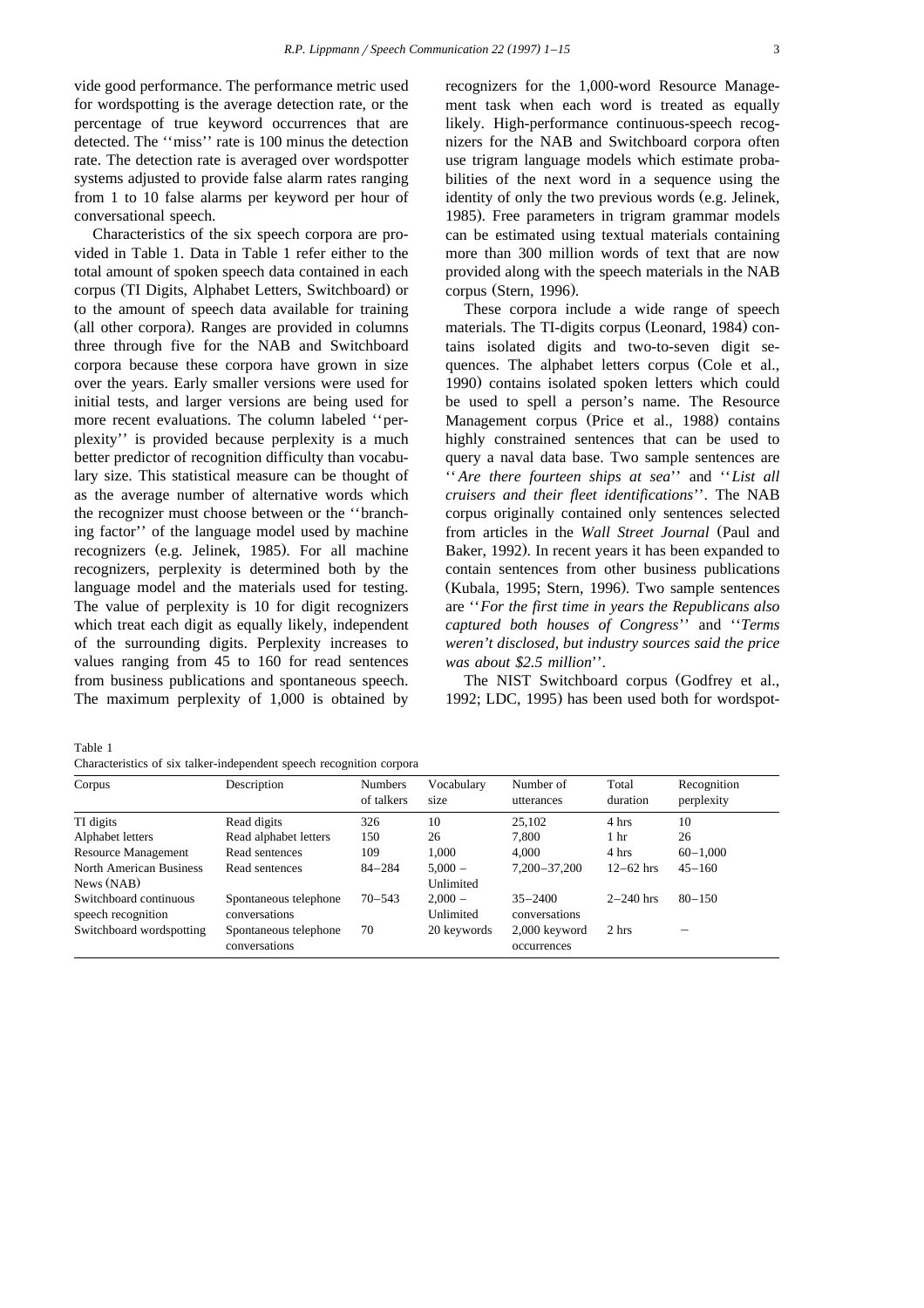ting and continuous speech recognition. It contains speech recorded over normal telephone lines from two talkers located at home or work who were instructed to carry on a spontaneous conversation concerning a specific topic. One component of this corpus called the Credit Card corpus contains conversations concerning the topic of credit cards. Two sample excerpts are ''*I don't know if I'm really afraid of spending too much*'' and ''*I uh, I try to get maybe just one or two*''. These phrases contain false starts and are frequently non-grammatical due to the spontaneous nature of the conversations. This material also samples a wide range of talking styles and acoustic environments. Wordspotter tests with the Credit Card corpus search for 20 frequently occurring keywords including ''card'', ''credit'' and ''charge''. Continuous speech recognition tests recognize all spoken words.

# **3. Issues in comparing the performance of machines and humans**

The performance of machines and humans is compared in this paper using only word error rates because other measures such as training time, recognition time, and amount of prior information required concerning the task such as vocabulary size, type of additive noise, bandwidth, and semantic context is difficult to measure and compare. The lowest machine and human error rates are always reported. This involves finding the lowest machine error rates from the recent literature for each speech corpus and also finding the lowest human error rates reported for each corpus or for a similar task. In most experiments, human listening tests were performed with materials from the same speech corpus used for testing machine recognizers. Only for the Resource Management corpus with a null grammar and for the Alphabet Letters corpus, are machine results compared to human results obtained with other materials. These comparisons use materials with roughly the same perplexity and acoustic characteristics.

Human error rates would ideally be compared only to error rates of the current single best-performing machine recognizer. Such comparisons are impossible because no single machine recognizer has been tested on all corpora and no single recognizer

has been shown to provide best performance across all conditions sampled by these corpora. Comparisons provided in this paper inflate machine performance because they use the machine recognizer which provided the best performance on each corpus, and no single machine recognizer can uniformly obtain such low scores. In general, recognizers developed for one corpus degrade on other corpora due to the careful tuning required to provide best performance. Tuning includes limiting the recognition vocabulary, testing using a constrained grammar, selecting input features, adjusting free grammar parameters, adjusting noise and channel adaptation algorithms, and training under conditions similar to those expected during testing. Tuning may lead to only small differences in error rates across corpora when speech corpora are similar (e.g. *Wall Street Journal* sentences read by Native English versus Native American talkers). It can also lead to large variations in error rate when corpora are more dissimilar (e.g. read wideband *Wall Street Journal* sentences versus spontaneous Switchboard telephone conversations).

Results obtained with human listeners are also sometimes inflated because experimenters reduced errors caused by inattention by allowing multiple listening passes and by using a committee majority vote across multiple listeners instead of using the average individual error rate. Experimenters also sometimes corrected for spelling errors to eliminate out-of-vocabulary responses. Such out-of-vocabulary responses are not possible for machine recognizers which use limited-vocabulary testing when the training and testing vocabularies are known and identical. Spelling corrections typically correct proper nouns such as ''Fannie Mae'' and ''Shearson Lehman'' and sometimes halve human error rates (Ebel and Picone, 1995). Using a committee majority vote to eliminate errors caused by inattention also sometimes halves the human error rate (e.g. Ebel and Picone, 1995).

In all experiments described in this paper, human listeners always first verify the accuracy of speech materials by creating a text transcription before these materials are then used with other listeners for intelligibility testing. Valid intelligibility testing requires accurate transcription. Transcription accuracy is maintained at a high level high first because listeners used during transcription are generally highly-moti-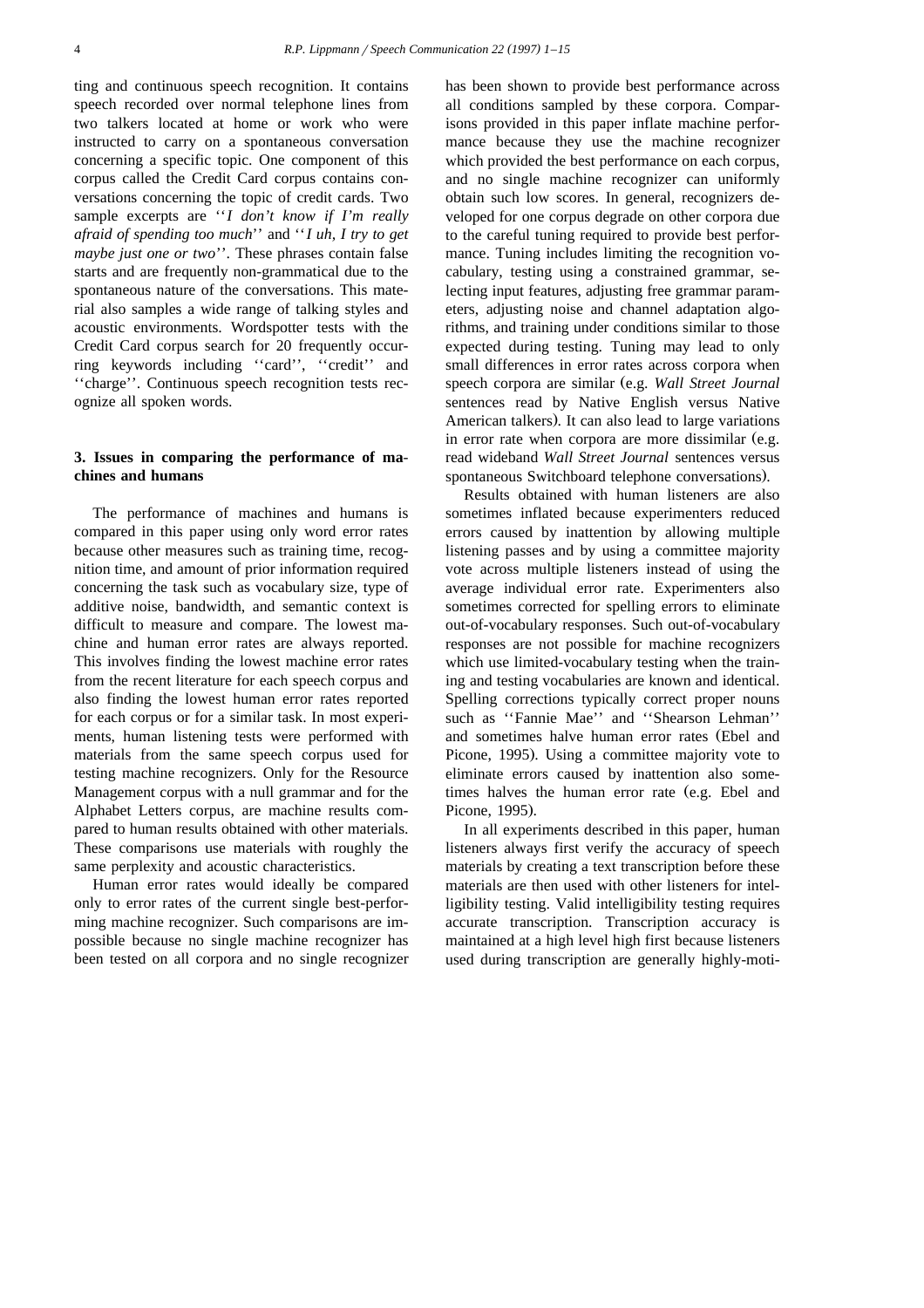vated (they are often the experimenters), because they typically only make a simple binary decision and decide whether a talker produced the text used for prompting, and because any questionable speech tokens can be eliminated from intelligibility test experiments. The best listening conditions are also used during transcription. Speech is presented before artificially adding noise or other channel degradations and, in noisy or reverberant environments, an additional reference microphone positioned close to the talker is often provided to obtain high-quality speech for transcription (e.g. Pallett et al., 1995). In addition, a committee of motivated listeners is often used to transcribe some of the more difficult materials (e.g. Leonard, 1984; Martin, 1996). If it is assumed that the transcription word error rate is lower than reported word error rates for intelligibility testing with human listeners, then the transcription error rate is less than 0.009% for read digits (Leonard, 1984), less than 0.4% for read sentences from the *Wall Street Journal* (Ebel and Picone, 1995), and less than 4% for spontaneous conversations recorded over the telephone (Martin, 1996).

## **4. Performance comparisons**

Sections 4.1, 4.2, 4.3, 4.4 and 4.5 summarize recent comparisons between the speech recognition performance of humans and machines using the six speech corpora shown in Fig. 1 supplemented by other speech materials that have been used to evaluate human performance. Studies using digit strings and isolated letters are summarized in Section 4.1. Reviews of studies that evaluated continuous-speech recognition performance with the Resource Management and NAB read-sentence corpora and with the Switchboard spontaneous speech corpus are presented in Sections 4.2, 4.3 and 4.4. Section 4.5 summarizes studies which used the Switchboard spontaneous speech corpus for wordspotting.

## *4.1. Digits and alphabet letters*

The Texas Instruments digit corpus (Leonard, 1984) which contains more than 25,000 utterances has been used extensively to evaluate the performance of talker-independent machine speech recog-

nizers designed to recognize isolated digits and digit strings. Human error rates were obtained using 26 highly motivated listeners who initially listened to degraded 12th-order LPC synthesized versions of the original data, received bonus pay when they made fewer errors, entered responses on a keyboard, and could listen to segments repeatedly (Leonard, 1984). The average digit-string or per-utterance error rate for listeners presented with vocoded speech was 0.105%. The string error rate for vocoded speech dropped to 0.01% when the majority vote from a committee of three listeners was used to measure performance. The intelligibility of original unvocoded speech was estimated by presenting three listeners with wideband speech at a sample rate of 20 kHz. They only listened to those 70 tokens which were misclassified at least once when vocoded. The average string error rate for individual listeners was reduced to 0.009% using wideband speech. This error rate is plotted in Fig. 2 along with the average human string error rate for vocoded speech and the machine recognition string error rate from (Chou et al., 1994) obtained using a hidden Markov model (HMM) recognizer designed specifically for this task. This machine recognizer has the lowest published error rate on this corpus. Fig. 2 demonstrates that highly motivated human performance on this task is extremely good. The human error rate of 0.009% for wideband speech represents an average of 2 to 3 errors per listener over more than 25,000 tokens. Machine performance at 0.72% is almost two orders of magnitude worse. Human performance degrades with vocoded speech, but human error rates still remain roughly a factor of 7 lower than machine error rates.

The human error rate for continuously spoken letters of the alphabet and the machine error rate for



Fig. 2. Human and machine error rates for the digit corpus (Chou et al., 1994; Leonard, 1984).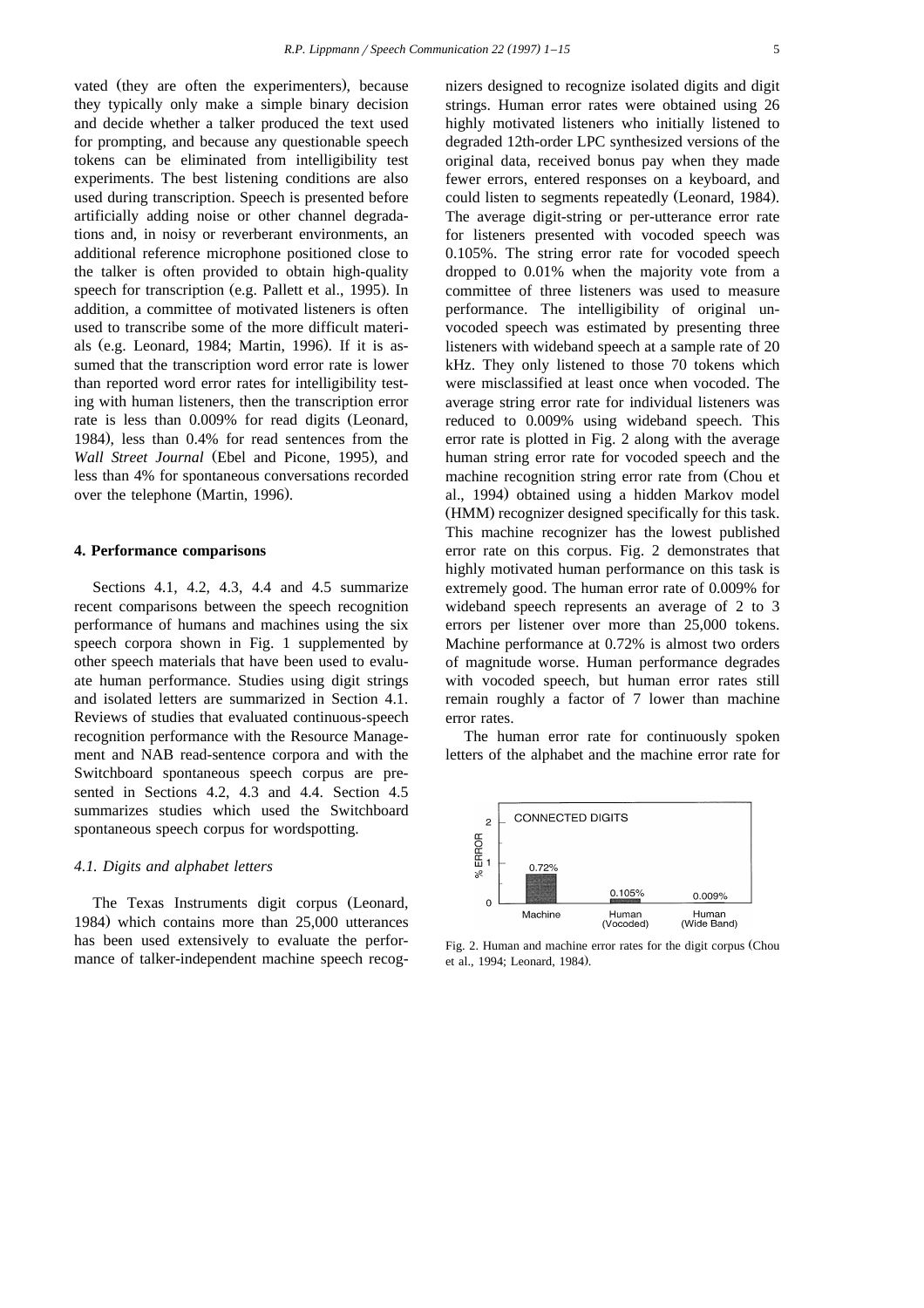

Fig. 3. Human error rates for continuously spoken letters (Daly, 1987) and machine error rates for isolated spoken letters (Cole et al., 1990).

isolated letters from the Alphabet Letters corpus described in Table 1 are presented in Fig. 3. The 1.6% human error rate shown in Fig. 3 is an upper bound for isolated letters because it was measured using more difficult continuously spoken letters. It was obtained using a corpus of spelled English words and nonsense words with 8 listeners and materials produced by 10 male and 10 female talkers (Daly, 1987). Talkers produced a total of 1,000 sequences  $(350 \text{ words and } 650 \text{ nonsense words})$  of  $3-8 \text{ contin}$ uously spoken letters by spelling letters in each word. The average error rate of letters for listeners was 1.6% both for meaningful words and nonsense words and the standard deviation across listeners was low  $(0.72$  percentage points). This low error rate for continuously produced sequences of letters is similar to the low human error rates that have been reported for isolated nonsense syllables presented to welltrained and motivated listeners (Fletcher and Steinberg, 1929; Lippmann et al., 1981). Early intelligibility testing experiments at Bell Laboratories used consonant–vowel–consonant (CVC) nonsense syllables and crews of typically eight well-trained subjects serving as both listeners and talkers. These talkers performed live tests using lists of 66 CVCs each constructed by randomly choosing from 22 consonants and 11 vowels. The average syllable error rate in a quiet environment with direct air transmission was 2.0% with a standard deviation of 0.4 percentage points (Fletcher and Steinberg, 1929). The consonant error rate measured in similar experiments for consonant–vowel  $(CV)$  and vowel–consonant (VC) nonsense syllables constructed from 25 consonants and 3 vowels was only  $0.5\%$  (Fletcher and Steinberg, 1929). More recent experiments used CVC nonsense syllables formed by randomly choos-

ing from 16 consonants and 6 vowels. The average syllable error rate for three listeners and 750 syllables with quiet wideband speech was only 1.5%  $(Lippmann et al., 1981)$ .

The isolated-letter machine error rate in Fig. 3 for the Alphabet Letters corpus is from a neural network recognizer designed specifically for recognizing isolated letters (Cole et al., 1990). This recognizer was trained using one repetition of each letter from 60 male and  $60$  female talkers  $(3,120)$  tokens) and then tested using two repetitions of each letter from 30 different talkers  $(1,560$  tokens). It has the best published performance on this task. As can be seen, the 1.6% human error rate for continuously spoken letters is roughly three times lower than the 5% machine recognition error rate for isolated letters.

The spoken letter corpus used to obtain the human error rate in Fig. 3 was also used for spectrogram reading experiments (Daly, 1987). Six trained spectrogram readers transcribed 100 utterances each (five from each of the 20 talkers) containing roughly  $1/3$ real words and  $2/3$  nonsense words. They were told that some utterances were real words, but were not told the exact proportion of real to nonsense words. They were also provided the talker identity for each utterance and other gross characteristics of the spoken letter corpus. Spectrogram readers provided a letter sequence for each spectrogram to permit comparisons to human listening experiments. The average error rate across all 5,601 letters was 9% ranging from 5% to 14% across spectrogram readers. There was also a wide range in the error rate across the 20 talkers  $(2.4\%$  to  $16\%)$ , female utterances were more difficult than those produced by males, and real words were generally easier to transcribe than nonwords. These results demonstrate that sequences of spoken letters can be recognized using only low-level acoustic-phonetic information conveyed to humans using a spectrographic display. The 5% error rate for the best spectrogram reader on this task is good, but still substantially worse than the 1.6% error rate for the average human listener.

#### *4.2. Resource management*

The Resource Management corpus was the first large-vocabulary corpus that was widely used for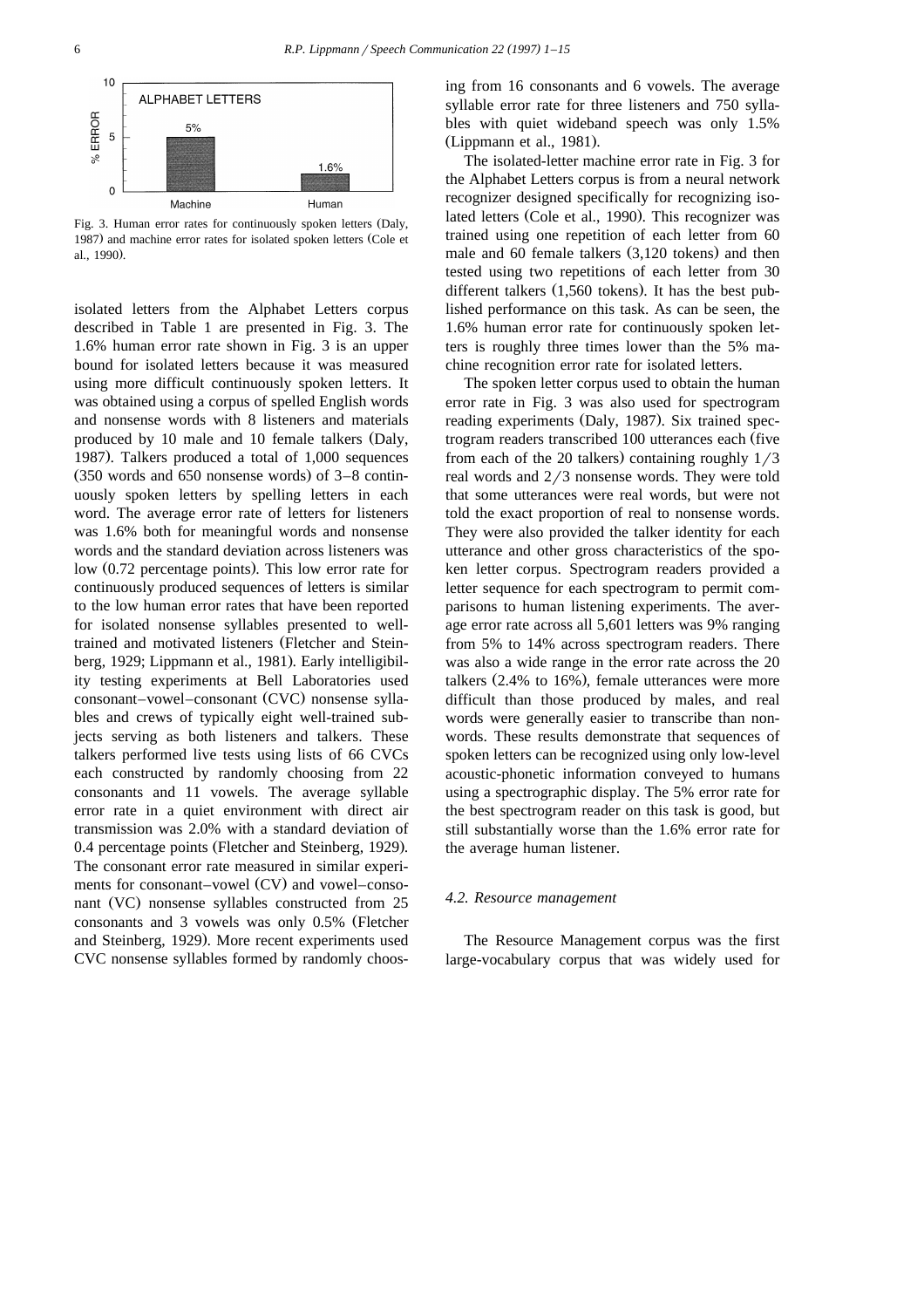talker-independent continuous speech recognition. Over a period of roughly four years, machine error rates on this corpus using a word-pair grammar with a perplexity of 60 dropped from roughly 20% (Lee, 1989) to 3.6% (Huang et al., 1991; Pallett, 1991). One study measured the human word recognition error rate for a single listener using the 300 1989 Resource Management test sentences (Zue et al., 1989). This error rate was  $0.1\%$  corresponding to missing only 3 out of 2561 words. This error rate was not obtained using many listeners, but it is substantially lower than the best reported machine error rate of 3.6%.

Machine error rates increase dramatically for the Resource Management task when a ''null grammar'' is used where a machine recognizer assigns equal probability to all words independent of the surrounding words. This results in a much more difficult recognition task with a test perplexity bounded above by 1,000. The effect of using a null grammar in a speech recognizer instead of a stronger grammar is roughly equivalent to the effect of using nonsense sentences instead of meaningful English sentences with human listeners. The null grammar recognition condition uses a recognizer which makes little use of word sequence information, while nonsense sentences provide human listeners with limited word sequence information.

Nonsense sentences are semantically meaningless word sequences created by randomly selecting keywords and placing them in slots within a sentence frame. Many different types of nonsense sentences have been created for speech perception research  $(e.g. Lippmann et al., 1981; Miller, 1962)$ . One set of nonsense sentence materials which uses a vocabulary size that is similar to that of the Resource Management task was created by randomly selecting words from 1,000 phonetically balanced monosyllabic words and inserting them in the sentence frame "The told the "', as described in (Lippmann et al., 1981). An example sentence is "The cuff golf told the *hold dive*". An average word error rate of 2.0% was obtained for the inserted words using 600 sentences produced by one male and one female talker and presented to three listeners. These listeners were provided little training, knew that words in sentences were selected at random, used an unrestricted response vocabulary, lis-



Fig. 4. Machine error rates for the Resource Management corpus with a null grammar and a vocabulary size of 1,000 (Huang et al., 1991; Pallett, 1991) and human error rates for nonsense sentences formed using a 1,000 word vocabulary (Lippmann et al., 1981).

tened to each sentence twice, and were allowed more than 10 seconds for written responses. Words in these sentences are produced at a faster rate than in isolation and with cross-word coarticulation, but with limited contextual information of the type that is contained in the grammar models used in machine recognizers. Humans can still, however, make use of lexical information and of phonotactic constraints which characterize normal English speech to aid recognition. An older study also used nonsense sentences to study the importance of context for speech perception (Miller, 1962). Both nonsense and meaningful sentences were created using a small, 25-word vocabulary. Nonsense sentences such as ''Socks wrong the has he'' were creating by reversing the word order of meaningful sentences such as ''He has the wrong socks''. The intelligibility of words in nonsense sentences was high (word error rate less than  $2\%$  at high SNRs) and similar to the intelligibility of words presented in isolation, as long as a 10 second pause was provided between successive sentences to allow sufficient time for an oral response.

Fig. 4 compares error rates obtained using the best performing null-grammar HMM recognizer on the Resource Management corpus (Huang et al., 1991; Pallett, 1991) to human error rates for nonsense sentences (Lippmann et al, 1981). Machine error rates are for the restricted 1,000-word Resource Management corpus using a highly tuned HMM recognizer. The 2% human word error rate is almost an order of magnitude lower than the 17% null grammar machine word error rate. These results demonstrate that humans can accurately perceive wideband speech in a quiet environment with limited contextual information using primarily low-level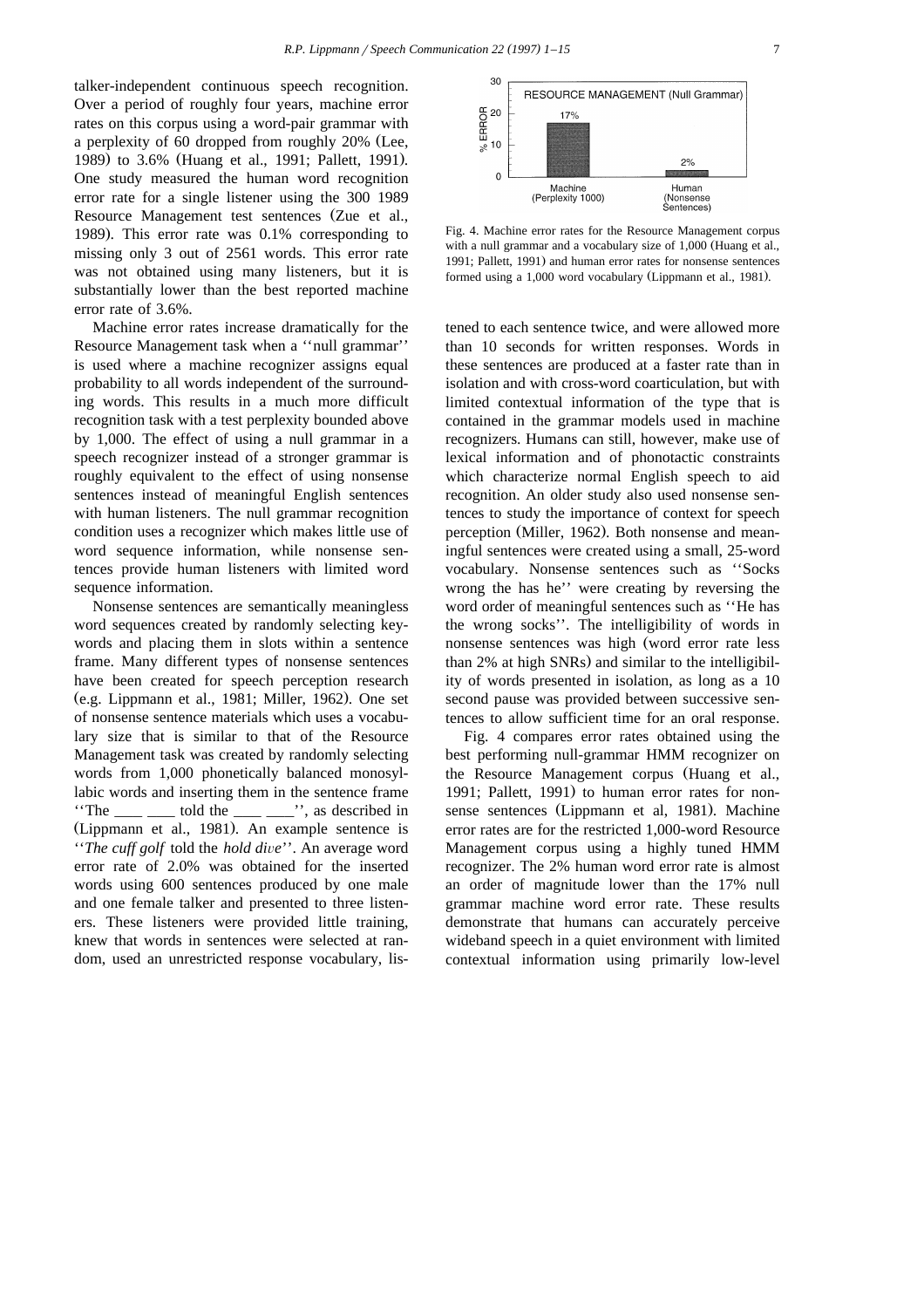acoustic-phonetic information. The representative high-performance HMM recognizer described in (Huang et al., 1991), however, has much worse low-level acoustic modeling and relies heavily on contextual information and a constraining grammar to achieve good performance. Its error rate drops to 3.6% when recognition perplexity is reduced to 60 using word-pair grammar (Pallett, 1991). The relative contribution to recognition performance provided by a constraining grammar and lower-level modeling has not been assessed recently using null grammars because modern 5,000 to 65,000 word vocabulary continuous speech recognizers require a low-perplexity grammar to make machine recognition computationally tractable.

## *4.3. North American business news*

The initial *Wall Street Journal* component of the NAB corpus provided researchers working on largevocabulary continuous-speech recognition with a much more challenging task than the artificial Resource Management task. This corpus contains a larger vocabulary and uses read sentences prompted using text extracted from a published journal. Although many researchers have evaluated machine recognizers with this corpus, few studies have been performed with human listeners. A recent human listening study used *Wall Street Journal* sentences from one condition (Spoke 10) of the  $1994$  ARPA continuous speech recognition evaluation where performance was measured in quiet and at three speechto-noise ratios  $(SNRs)$  using a 5,000 word vocabulary (Pallett et al., 1995; Kubala 1995). Noise was recorded in an automobile traveling at roughly 60 miles per hour and sentences were recorded with a high-quality close-talking microphone in a different quiet environment. Noise was artificially added to sentences, and segments containing only noise were provided for training HMM recognizers and developing new algorithms to adapt recognizers to the noise environments. Human listening experiments described in (Ebel and Picone, 1995) used 12 normal hearing college-educated adults who could listen repeatedly to any one of the 113 test sentences and entered responses using a common computer text editor with an unrestricted response vocabulary. Obvious typing errors, spelling errors, and out-of-



Fig. 5. Performance of humans (Ebel and Picone, 1995) and of a high-performance HMM recognizer with noise compensation Ž . Gopinath et al., 1995; Pallett et al., 1995 for *Wall Street Journal* sentences with additive automobile noise.

vocabulary words were corrected. For example, the response ''*Fanny May*'' was converted to ''*Fannie Mae*'' and the name ''*Sheerson Leeman*'' was converted to ''*Shearson Lehman*''. A group of at least three listeners provided responses to the same sentences and a committee response was computed using a majority vote over these three listeners to eliminate errors caused by inattention. Although this procedure halved the error rate, the more conservative average error rate across listeners is reported here.

Fig. 5 shows average Spoke 10 word error rates for humans and machines. The machine error rates are for an adaptation algorithm described in (Gopinath et al., 1995) which provides good performance and requires only a few seconds of noise-only adaptation data. This adaptation algorithm was essential for obtaining good machine performance. Machine error rates without adaptation exceeded 40% at SNRs of 10 and 16 dB. Adaptation requires two passes through each sentence. One pass is used to determine how HMM spectral features trained in quiet should be modified to make them similar to noisy spectral features. A second pass then performs recognition using the modified features. Human error rates from (Ebel and Picone, 1995) in Fig. 5 are low and near 1% for all conditions, even at the lowest SNR of 10 dB. Machine error rates are roughly ten times higher than those of humans, and increase at the lower SNRs. The low error rates reported in this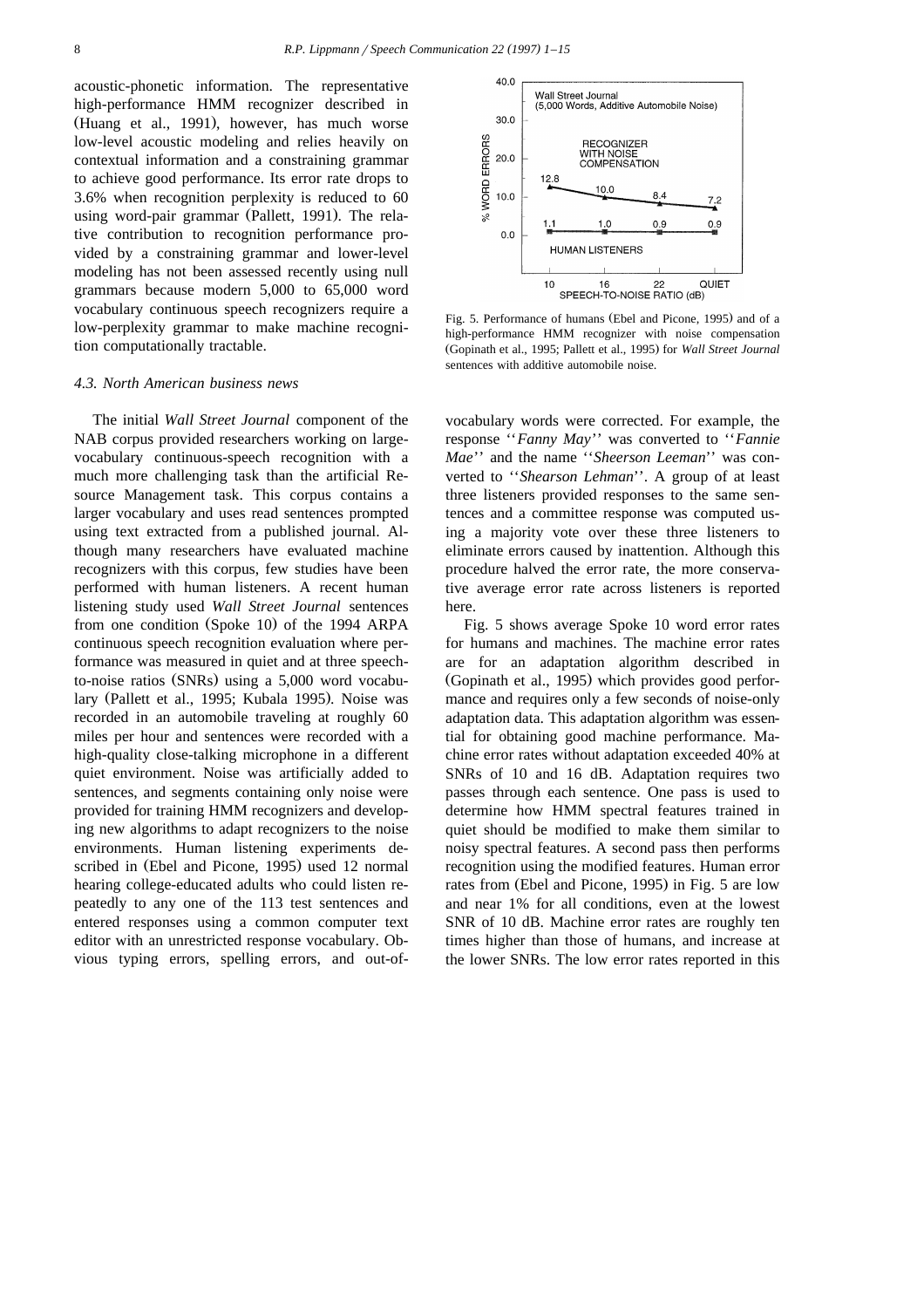study with humans are consistent with past studies (Kryter, 1960; Williams and Hecker, 1968) where humans recognized words in sentences with error rates below 2% in additive speech-shaped noise at SNRs ranging from 0 dB to 10 dB.

Similar low error rates for humans were found in a separate study which compared human and machine performance in quiet using *Wall Street Journal* sentences (Van Leeuwen et al., 1995). Eighty Wall *Street Journal* sentences were read by 23 speakers including both native USA and British speakers. These sentences were presented in quiet to 20 native USA and British listeners and to 10 non-native Dutch listeners. Although listeners were permitted to listen to sentence segments more than once, this option was used infrequently (roughly 10% of the time). Sentences were edited using a spelling checker to correct obvious typing and spelling errors. Word error rates were 2.6% for native listeners and 7.4% for non-native listeners. For comparison, the average word error rate for three high-performance 20,000 word recognizers that took part in a recent European *Wall Street Journal* evaluation was 12.6% for the same sentences (Van Leeuwen et al., 1995). One additional system developed for use with native USA speakers was not tested with British speech, but provided a lower error rate of 5.2% on the 40 sentences spoken by native USA speakers. The average error rates of machines tested on the full USA and British sentences were thus roughly five times greater than human error rates, and the error rate of one high-performance USA recognizer tested on a subset of 40 USA sentences was twice that of humans.

The results of these two studies demonstrate that error rates of humans are much lower than those of machines in quiet, and that error rates of current recognizers increase substantially at noise levels which have little effect on human listeners. Results also demonstrate that noise adaptation algorithms can dramatically improve recognition performance when noise spectra and SNRs are stationary and known during training. Even with noise adaptation, however, the 12.8% machine error rate shown in Fig. 5 at an SNR of 10 dB is more than an order of magnitude greater than the 1% human error rate. Two previous studies with isolated digits instead of sentences also found that human error rates are low

in quiet and do not degrade at low SNRs. One study with four listeners found that the digit error rate was almost perfect (less than 0.5% errors) both in quiet and at an SNR of  $-3$  dB (Pols, 1982). A second study with two listeners found that the human digit error rate was less than 1% both in quiet and at an SNR of 0 dB (Varga and Steeneken, 1993). This second study evaluated the performance of talker independent digit recognizers both with and without noise adaptation. All machine recognizers provided error rates of roughly 2% in quiet. At an SNR of 0 dB, error rates increased to almost 100% without noise adaptation and to 40% with the best noise adaptation algorithm.

The complete NAB corpus contains materials from many business publications and includes openvocabulary test conditions where the recognition vocabulary is unlimited (Kubala, 1995; Stern, 1996). Large vocabulary HMM speech recognizers were recently compared to humans in one condition (Hub-3) of the 1995 ARPA continuous speech recognition evaluation. Speech was recorded using four different microphones in a slightly reverberant office environment with background acoustic noise which resulted in SNRs of roughly 20 dB. Speech materials were recorded using the same close-talking microphone used for the Resource Management and *Wall Street Journal* evaluations, with two high-quality cardioid studio microphones, and with a low-cost omni-directional electret microphone. Human error rates were measured with 15 listeners as described in (Deshmukh et al., 1996) using procedures similar to those used in (Ebel and Picone, 1995). Spellings of surnames and proper nouns were corrected and error rates were obtained from individual listeners and also using a majority vote from a committee of three listeners. Averaged over all microphone conditions, human error rates were 1.9% for individual listeners and 0.5% for the committee. The difference in this study between committee and individual error rates is twice as large as the difference found during the Spoke-10 evaluations (Ebel and Picone, 1995). This suggests that these Hub-3 materials are more difficult and that the committee results are more representative of the lowest human error rates that can be obtained by highly motivated listeners. Committee results are thus used for this corpus when comparing human and machine performance.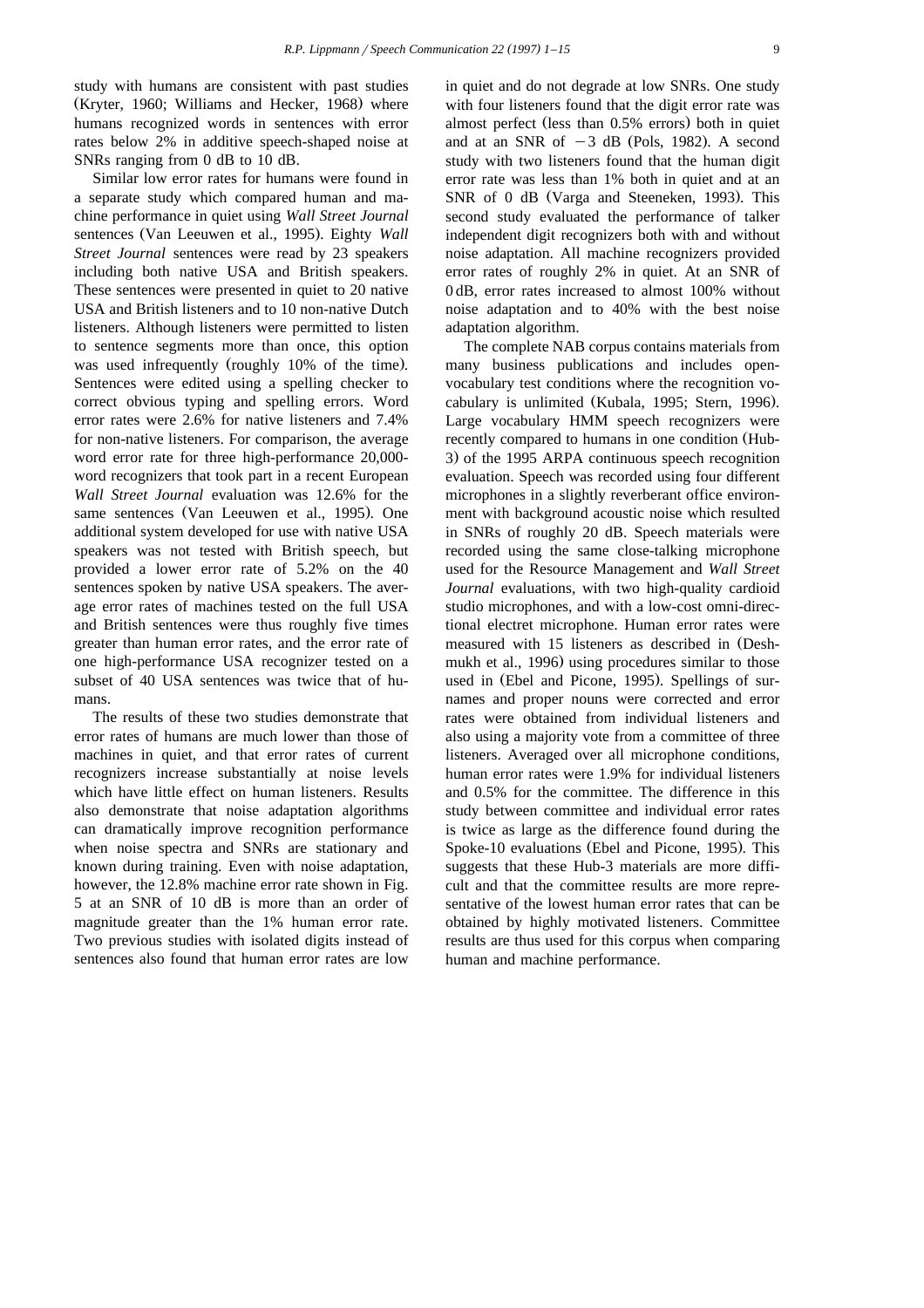

Fig. 6. Performance of human committee (Deshmukh et al., 1996) and of a high-performance HMM recognizer with channel adaptation (Woodland et al., 1996) with multiple microphones for the NAB corpus.

Fig. 6 shows human committee error rates from (Deshmukh et al., 1996) and machine error rates for the 65,000 word HMM recognizer that obtained the best results for this task (Woodland, et al. 1996). Human error rates are below 1.0% for all conditions. These error rates increase from roughly 0.4% with the three higher-quality microphones to 0.8% with the low-cost omni-directional electret microphone. Machine error rates increase from 6.6% with the close talking microphone to roughly 24% with the electret microphone. This increase occurs despite extensive adaptation algorithms which were used to compensate for microphone variability. Machine error rates under all conditions are again more than an order of magnitude greater than human error rates. Error rates degrade for both humans and machines with the omni-electret microphone. Under this more difficult condition, human error rates remain below 1.0% while machine error rates rise to roughly 24%.

## *4.4. Switchboard continuous speech recognition*

Credit Card and other Switchboard telephone conversations have been used to evaluate the performance of large-vocabulary continuous-speech recognizers with spontaneous speech. Human performance on these materials can be estimated by evaluating the accuracy of transcriptions created by individual transcribers. Transcriptions were created by court reporters and temporary employees, and include non-

speech sounds such as coughs, laughs and breath noise (LDC, 1995). The accuracy of over  $14,000$ transcribed words was carefully validated by linguists and speech scientists using repeated listening to both sides of each conversation, examinations of the waveform, and group-vote consensus decisions for difficult utterances which were faint, spoken rapidly, or partly masked by simultaneous speech from the opposite talker. The average transcription error rate, counting insertions, deletions and substitutions, was 4% (Martin, 1996). Speech recognition error rates on this corpus were initially high and near  $67\%$  as reported in (Young et al., 1994) for an HMM recognizer that provided state-of-the-art performance on the *Wall Street Journal* segment of the NAB corpus. More recent work has reduced these high rates to roughly 40% by using more training data and employing advanced adaptation and speech modeling techniques (e.g. Liu et al., 1996; Peskin et al., 1996).

Fig. 7 presents word error rates for an HMM recognizer described in (Liu et al., 1996) and for human transcribers on the spontaneous speech Switchboard corpus. The 43% error rate of the HMM recognizer is extremely high compared to the much lower machine rates obtained with the Resource Management and *Wall Street Journal* corpora using read speech. This increase in error rate is caused by many factors including the talking style, weak grammar used for conversations, and the limited bandwidth provided by telephone channels. Recognition experiments performed by Mitch Weintraub and reported in (Culhane, 1996) explored the importance of some of these factors. In one experiment, talkers engaged in spontaneous Switchboard-like conversations and then read transcriptions of these conversations. The machine recognition error rate was 52.6%



Fig. 7. Word error rates for humans and a high-performance HMM recognizer on phrases extracted from spontaneous telephone conversations in the Switchboard speech corpus (Liu et al., 1996; Martin, 1996).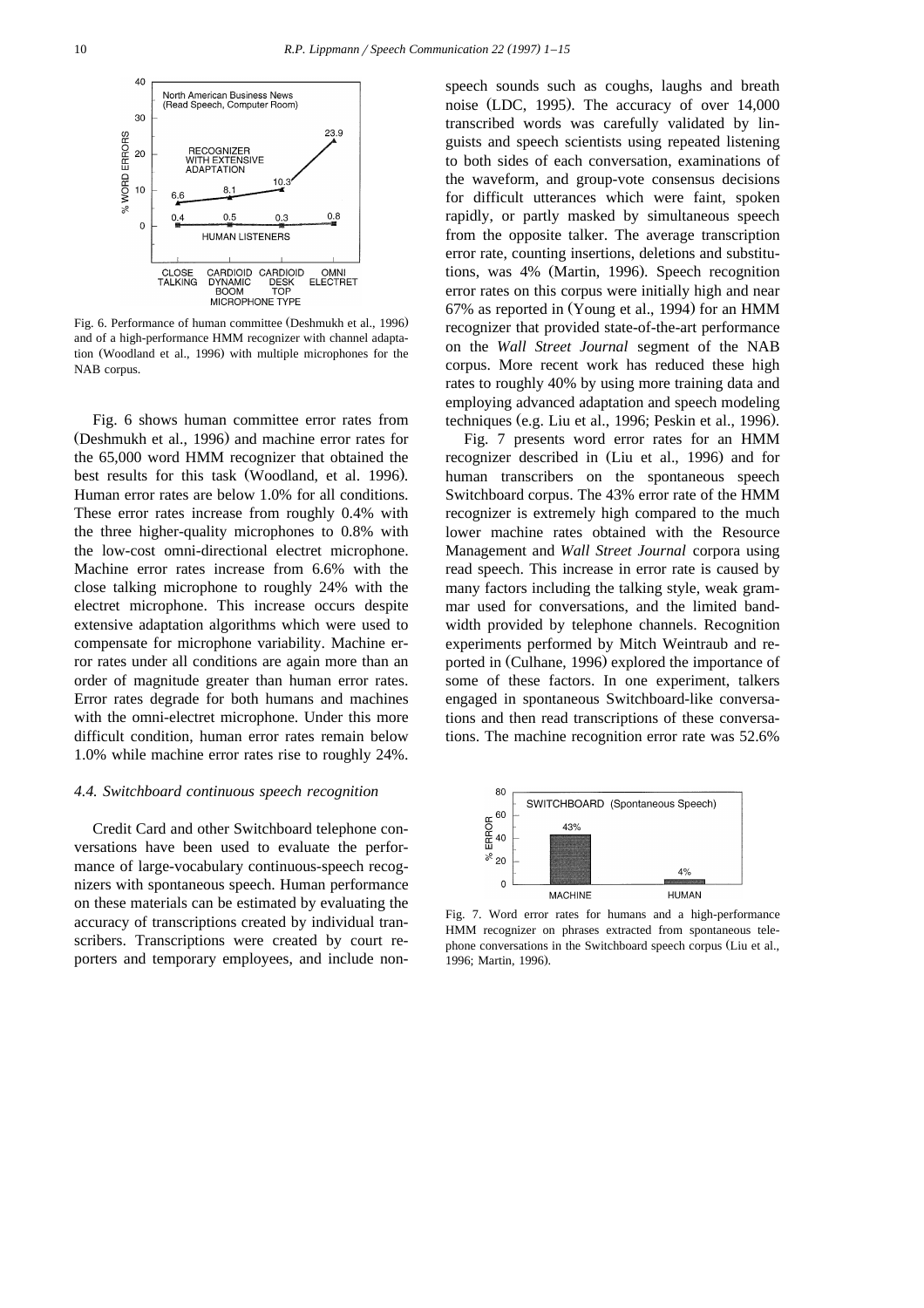for spontaneous speech and 28.8% for read versions of the same materials. This result demonstrates that the speaking style used with spontaneous speech is one of the primary reasons that error rates are high on the Switchboard corpus. Results with the Switchboard corpus thus demonstrate that error rates for machines can increase dramatically for spontaneous speech conditions where human performance remains high. Once again, the 4% error rate of humans is more than an order of magnitude less than the 43% error rate of a high-performance HMM recognizer.

## *4.5. Switchboard wordspotting*

Machine wordspotters have been used to detect occurrences of 20 keywords in the Credit Card component of the Switchboard speech corpus. Evaluation of human wordspotting performance on the Credit Card corpus would involve listening to hours of spontaneous conversations searching for 20 keywords. This is too demanding for most listeners, and was replaced by a simpler discrimination task as described in (Chang and Lippmann, 1996). Two listeners focused on one keyword at a time and were randomly presented speech segments containing either a true keyword occurrence or a false alarm. After listening to a segment, subjects made a binary decision which indicated whether a specified keyword was contained in the segment. False alarms were generated by a high-performance hybrid HMM/neural-network wordspotter described in (Chang and Lippmann, 1996) which provides the best performance reported for a whole-word wordspotter on this corpus. Two listening conditions were used to evaluate the importance of context. In a ''no context'' condition, listeners were presented false alarms and keyword occurrences with 100 msec of extra speech both before and after each segment. This small amount of extra context was necessary to keep from chopping off the beginnings and end of keywords and almost never allowed users to hear adjacent words. In the ''2 second context'' condition, all sounds beginning 2 seconds before and ending 2 seconds after each utterance were presented. This context typically included most of the phrase containing each utterance. The resulting human judgements were used to compute new average



Fig. 8. Average miss rate for 20 keywords in the Credit Card component of the Switchboard corpus for a high-performance whole-word wordspotter and human listeners (Chang and Lippmann, 1996). The dotted line is the lowest miss rate possible when humans accept all correct keywords and reject all high-scoring false alarms.

detection and miss rates for each word by eliminating all utterances judged to be non-keywords. The highest human detection rate that can be achieved in this experiment is not 100% because humans did not listen to all wordspotter false alarms and thus could not eliminate all false alarms. The highest detection accuracy is 92.8% and the lowest miss rate is thus 7.2%.

Fig. 8 shows that human judgements reduce the average miss rate for keywords from 31.1% for the wordspotter to 12.8% for humans with no contextual information and 7.4% for humans with 2 seconds of contextual information. Without context, human judgements reduced the miss rate by roughly 18 percentage points. This substantial improvement in performance demonstrates that humans can make fine phonetic distinctions between similar sounding words without relying on surrounding semantic, syntactic or acoustic context. In these experiments, most false alarms were caused by words with strong vowel sounds that are similar to vowels in the keywords. For example the words ''*car*'' and ''*far*'' often caused false alarms for the keyword ''*card*'', and the word ''*me*'' caused false alarms for the keyword "visa". The ability of listeners to perceive differences between consonants in these similar sounding words was high, but not perfect, without surrounding contextual information.

Listeners made almost no errors when asked to determine whether a speech segment contained a specified keyword when they were provided 2 seconds of context before and after each extracted keyword. The average human judgement error rate was only  $0.3\%$  (8 out of 2314 judgements) with 2 sec-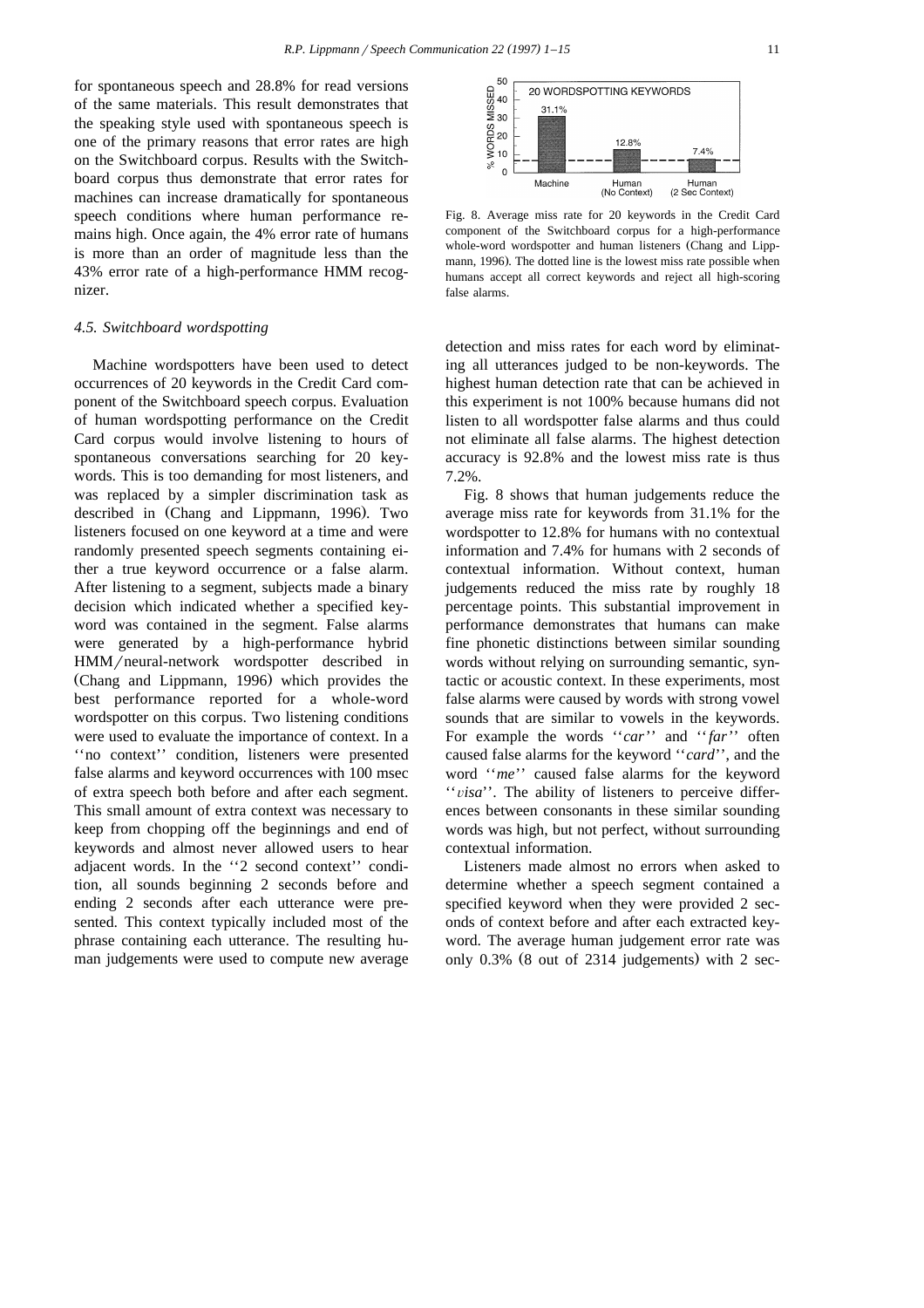onds of context. This is indicated in Fig. 8 on the right by the small difference between the 7.4% miss rate obtained using human judgements and the lowest possible miss rate of 7.2% shown by the dotted line.

The results for this discrimination task are similar to results obtained from an older study which explored the intelligibility of speech fragments extracted from continuous speech (Pollack and Pickett, 1963). This study found that speech intelligibility for words in segments extracted from spontaneous speech is high (error rate roughly 5%) when the total duration of a segment is 2 seconds. Conversations on the subject of ''college life'' were surreptitiously recorded from four female student employees in a quiet environment, and fluent 2-second segments with no non-phonemic silences were extracted from these conversations. Ten to twelve segments were obtained for each talker containing from 4 to 15 successive words each. An example of one segment is ''second or third but then I'd like to teach''. Segments were played to crews of 22 to 29 listeners who were first presented only the first word in segment, then the first two words, then additional successive words until all words in a segment were presented. The average error rate decreased from roughly 45% for segments of 0.3 second duration, to 15% at 1 second duration, to 5% at 2 seconds duration. Results from this study and from (Chang and Lippmann, 1996) suggest that 2 seconds of speech provides sufficient context to compensate for differences in talkers, talking rate, channel characteristics, and linguistic context and also to provide coarticulatory acoustic information that may be spread across adjacent words.

# **5. Summary and discussion**

Dramatic advances have recently been made in speech recognition technology. Large-vocabulary talker-independent recognizers provide error rates that are less than 10% for read sentences recorded in a quiet environment. Machine performance, however, deteriorates dramatically under degraded conditions. For example, error rates increase to roughly 40% for spontaneous speech and to 23% with channel variability and noise. Human error rates remain below 5% in quiet and under similar degraded conditions. Comparisons using many speech corpora demonstrate that human word error rates are often more than an order of magnitude lower than those of current recognizers in both quiet and degraded environments. In general, the superiority of human performance increases in noise, and for more difficult speech material such as spontaneous speech. Although current speech recognition technology is well suited to many practical commercial applications, these results suggest that there is much room for improvement.

Comparisons between human and machine error rates suggest the need for more fundamental research to improve machine recognition performance. This research could focus on four areas where past studies demonstrate the most dramatic differences between human and machine performance. First, results obtained with limited context suggest that human listeners perform more accurate low-level acousticphonetic modeling than machines. We can accurately recognize isolated digit sequences and spoken letters, we can recognize short segments extracted from spontaneous conversations, and we can accurately recognize words in nonsense sentences that provide little contextual information. These results suggest that one important direction for future research with machine recognizers is to improve low-level acoustic phonetic analysis.

Second, human recognition results obtained with channel variability and noise demonstrate that we can easily recognize speech with normally occurring degradations. Past studies have also demonstrated that we can understand speech with no training when highly unnatural distortions are applied, such as extreme waveform clipping (Licklider and Pollack, 1948), severe band-reject filtering (Lippmann, 1996), and extremely erratic linear frequency responses (Kryter, 1960). Machine recognition performance, however, often degrades dramatically with channel variability and noise. Machine recognizers typically provide best performance with degraded speech only when they are trained using degraded speech materials (e.g. Lippmann and Martin,  $1987$ ) or when internal parameters are adapted to mimic this type of training (e.g. Gopinath et al., 1995). These results suggest that a second important direction for future machine recognition research is to develop improved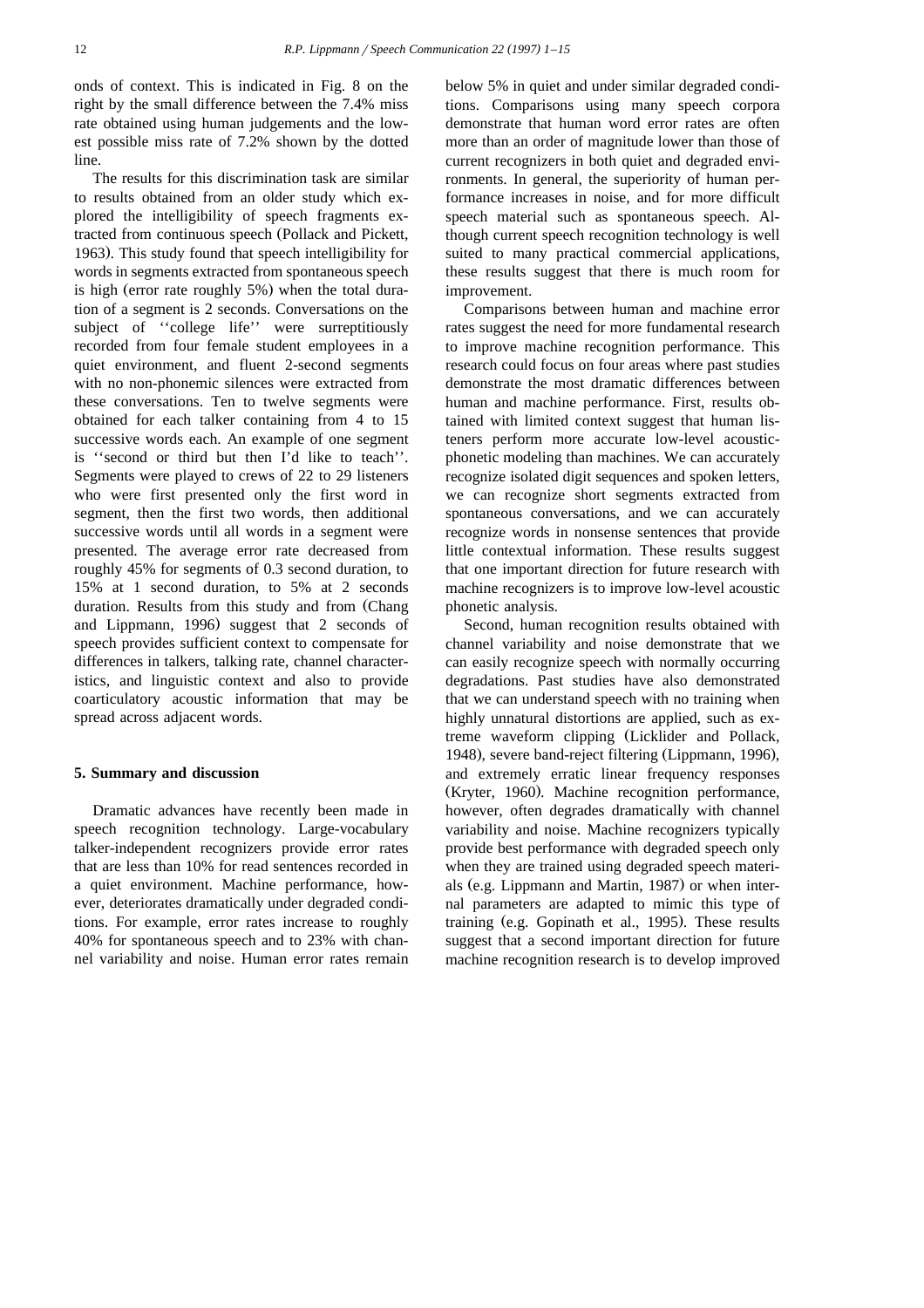channel and noise adaptation algorithms which adapt rapidly to time varying noise and channel characteristics. These algorithms should maintain high recognition accuracy but require little a priori information concerning noise and channel characteristics.

Third, the extremely high error rates obtained with machines for spontaneous speech suggest that much further work should explore the differences between spontaneous and read speech and develop recognition approaches that provide good performance for this more difficult material.

Finally, the excellent human performance obtained when short 2–4 second segments of speech are extracted from spontaneous speech (e.g. Chang and Lippmann, 1996; Pollack and Pickett, 1963. suggest that further work is required on language modeling and on algorithms which can rapidly adapt to talker, channel and talker-style variability using only short speech segments. Two additional experiments with humans also suggest that rapid talker adaptation and improved grammar models are feasible. The first is an innovative experiment performed by Kakehi in Japan who demonstrated that human performance (the syllable error rate) degrades only slightly after changing talker, and that this small degradation is eliminated after hearing only three syllables (Kakehi, 1992). Four subjects listened in noise to 100-item lists formed from 100 common Japanese monosyllables containing 26 consonants and 5 vowels and produced by each of 100 different talkers. In one condition, all syllables in a list were produced by one talker, and listeners thus could adapt to this talker. In a second condition, the talker was varied at random for each syllable in a list and listeners were thus prevented from adapting to each talker. Syllable error rates increased slightly by 6 percentage points from roughly 24% to 30% when users could not adapt separately to each talker. Additional experiments measured the error rates of syllables immediately after a talker change with from 1 to 5 sequential presentations of syllables from a new talker. Results from these experiments demonstrate that only three syllables are required to adapt to a new talker and produce performance similar to that provided by a single-talker list. A second informal experiment explored the language modeling capabilities of humans using an interactive computer game called the ''Shannon Game'' where humans guess

the next word in grammatical sentences (Jelinek, 1985). Human guesses were compared to trigram language models used in high-performance recognizers. It was found that humans beat the trigram model by factors of 3 or more in perplexity. This suggests that it should be possible to improve recognition accuracy substantially on continuous-speech tasks by producing language models with perplexities that are  $1/3$  those of current trigram grammars.

In addition to weaknesses in the above four areas, current machine recognizers still lack two fundamental capabilities that are essential for effective human-like performance. Modern recognizers cannot identify and learn new words and they cannot distinguish non-speech environmental sounds from acceptable speech input. Even human children can distinguish environmental sounds from speech and are able to distinguish new from known words. It is estimated that a high school graduate knows more than 160,000 words, counting roots, derivatives and compounds (e.g. Miller, 1991). Achieving this vocabulary requires learning roughly 10 new words a day. Few machine recognizers have the capability of distinguishing known from unknown words, and even fewer can automatically learn the meanings of new words. Machine recognizers also cannot currently be used in normal environments without a close-talking or directional microphone or without using a pushto-talk switch because desired speech inputs cannot be separated from other environmental sounds. Common transient and intermittent environmental sounds may be interpreted by many modern high-performance recognizers as well-formed sentences. Some preliminary work has been performed in these two areas (e.g. Gorin et al., 1994; Brown and Cooke, 1994) but few objective evaluations have been performed, and algorithms are still in the early developmental stage.

Many researchers are already exploring approaches to improve acoustic-phonetic modeling, to lower error rates in noise and with channel variability, to improve performance with spontaneous speech, to improve language modeling, and to provide more rapid talker, noise and channel adaptation (e.g. Young, 1996; Bourlard et al., 1996). The studies on human perception described in this paper provide baseline error rates to evaluate these new algorithms and an existence proof that accurate speech recogni-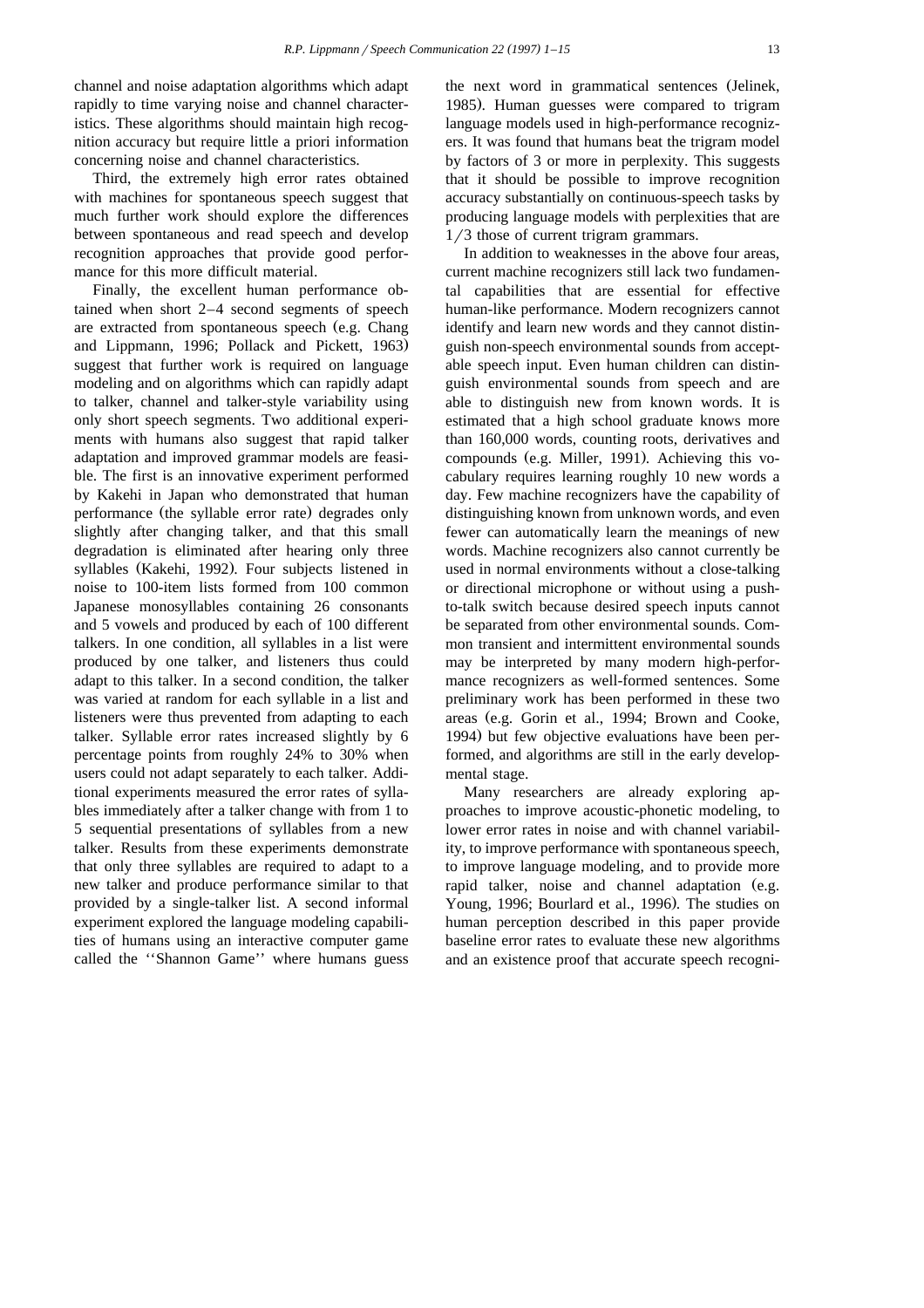tion is possible with degraded speech and spontaneous speaking styles. Further studies comparing human and machine performance will be required to update baseline human results on new tasks and to monitor improvements in speech recognition technology. Further human studies should also be designed to provide hints concerning the algorithms used by biological computation to provide high performance when inputs include both speech and nonspeech sounds and with the types of talker and acoustic variability encountered in everyday environments.

## **Acknowledgements**

The author would like to thank the three reviewers for their thoughtful evaluations and comments. This work was sponsored by DARPA. Opinions, interpretations, conclusions, and recommendations are those of the author and are not necessarily endorsed by the United States Air Force.

#### **References**

- Bourlard, H., Hermansky, H., Morgan, N., 1996. Towards increasing speech recognition error rates. Speech Communication 18  $(3)$ ,  $205-231$ .
- Brown, G.J., Cooke, M.P., 1994. Computational auditory scene analysis. Computer Speech and Language 8, 297–336.
- Chang, E., Lippmann, R., 1996. Improving wordspotting performance with artificially generated data. Proc. IEEE Internat. Conf. Acoust. Speech Signal Process., pp. 526–529.
- Chou, W., Lee, C.H., Juang, B.H., 1994. Minimum error rate training of inter-word context dependent acoustic model units in speech recognition. Proc. Internat. Conf. on Spoken Language Processing, Yokohama, Japan, pp. S09:3.1–3.4.
- Cole, R., Fanty, M., Muthusamy, Y., Gopalakrishnan, M., 1990. Speaker-independent recognition of spoken english letters. Proc. 1990 IEEE INNS Internat. Joint Conf. on Neural Networks, San Diego, CA, Vol. 2, pp. 45–51.
- Culhane, C., 1996. Summary of session 7 Conversational and multi-lingual speech recognition. Proc. DARPA Speech Recognition Workshop. Morgan Kaufmann, Harriman, NY, pp. 143–144.
- Daly, N., 1987. Recognition of words from their spellings: Integration of multiple knowledge sources. Master's Thesis, Massachusetts Institute of Technology.
- Deshmukh, N., Ganapathiraju, A., Duncan, R.J., Picone, J., 1996. Human speech recognition performance on the 1995 CSR Hub-3 corpus. Proc. DARPA Speech Recognition Workshop. Morgan Kaufmann, Harriman, NY, pp. 129–134.
- Ebel, W.J., Picone, J., 1995. Human speech recognition performance on the 1994 CSR Spoke 10 corpus. Proc. Spoken Language Systems Technology Workshop. Morgan Kaufmann, Austin, TX, pp. 53–59.
- Fletcher, H., Steinberg, J.C., 1929. Articulation testing methods. Bell System Technical J. 8, 806–854.
- Godfrey, J.J., Holliman, E.C., McDaniel, J., 1992. SWITCH-BOARD: Telephone speech corpus for research and development. Proc. IEEE Internat. Conf. Acoust. Speech Signal Process., pp. 517–520.
- Gopinath, R.A., Gales, M., Gopalakrishnan, P.S., Balakrishnan-Aiyer, S., Picheny, M.A., 1995. Robust speech recognition in noise – Performance of the IBM Continuous Speech Recognizer on the ARPA noise spoke task. Proc. Spoken Language Systems Technology Workshop. Morgan Kaufmann, Austin, TX, pp. 127–130.
- Gorin, A.L., Levinson, S.E., Sankar, A., 1994. An experiment in spoken language acquisition. IEEE Trans. Speech Audio Process. 2, 224–240.
- Huang, X.D., Lee, K.F., Hon, H.W., Hwang, M.Y., 1991. Improved acoustic modeling with the SPHINX Speech Recognition System. Proc. IEEE Internat. Conf. Acoust. Speech Signal Process., pp. 345–348.
- Jelinek, F., 1985. The development of an experimental discrete dictation recognizer. Proc. IEEE 73, 1616–1624.
- Kakehi, K., 1992. Adaptability to differences between talkers in Japanese monosyllabic perception. In: Tohkura, Y., Vatikiotis-Bateson, E., Sagisaka, Y. (Eds.), Speech Perception, Production and Linguistic Structure. IOS Press, Amsterdam, pp. 135–142.
- Kryter, K.D., 1960. Speech bandwidth compression through spectrum selection. J. Acoust. Soc. Amer. 32, 547–556.
- Kubala, F., 1995. Design of the 1994 CSR Benchmark Tests. Proc. Spoken Language Systems Technology Workshop. Morgan Kaufmann, Austin, TX, pp. 41–46.
- LDC, 1995. SWITCHBOARD: A User's Manual, Catalog Number LDC94S7. Linguistic Data Consortium, University of Pennsylvania, Philadelphia, PA.
- Lee, K.F., 1989. Automatic Speech Recognition. Kluwer, Boston, MA.
- Leonard, R.G., 1984. A database for speaker-independent digit recognition, Proc. IEEE Internat. Conf. Acoust. Speech Signal Process., pp. 42.11.1–42.11.4.
- Licklider, J.C.R., Pollack, I., 1948. Effects of differentiation, integration, and infinite peak clipping upon the intelligibility of speech. J. Acoust. Soc. Amer. 20, 42–51.
- Lippmann, R.P., 1996. Accurate consonant perception without mid-frequency speech energy. IEEE Trans. Speech Audio Process. 4, 66–69.
- Lippmann, R.P., Martin, E.A., 1987. Multi-style training for robust isolated-word speech recognition. Proc. IEEE Internat. Conf. Acoust. Speech Signal Process., pp. 705–708.
- Lippmann, R.P., Braida, L.D., Durlach, N.I., 1981. A study of multichannel amplitude compression and linear amplification for persons with sensorineural hearing loss. J. Acoust. Soc. Amer. 69, 524–534.
- Liu, F.-H., Picheny, M., Srinivasa, P., Monkowski, M., Chen, J.,